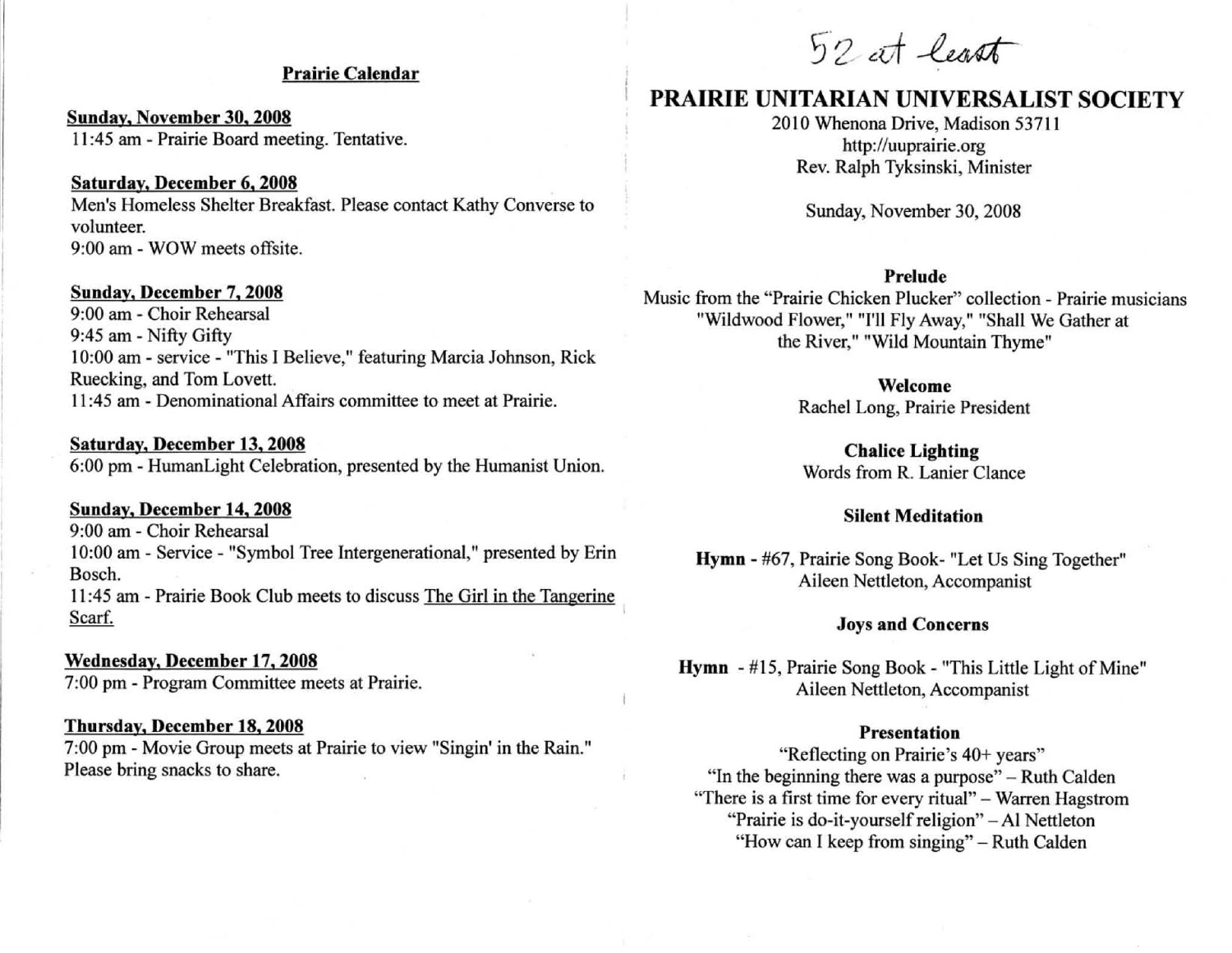Hymn -#59, Prairie Song Book - "Garden Song" Aileen Nettleton, Accompanist

### Discussion

**Offertory** "Simple Gifts" - Prairie recorder musicians

## Introduction of Guests and Visitors

### Announcements

Hymn - #7, Prairie Song Book - "Where Is Our Holy Church?" Aileen Nettleton, Accompanist

## Closing Words Prairie Bond of Union

*We, the members of Prairie. wish* 10 *associate ourselves together in a religious community which affirms that we share a common humanity.* that we need one another, and that our futures are inescapably bound *together. Together we would expand our intellectual horizons. enrich our sensory experiences, and deepen our emotional sensitivities. We would sharpen our ethical awareness and broaden our sense of social responsibility. We would stand tall in our quest for integrity of life, yet nol al olhers' expense.* 

*As Ihe prairie slrelches oul unlil* it *becomes one wilh Ihe sky, lei us reach out to touch and be one with the natural world, and with one another.* 

• • • • •

### Welcome

Welcome to our service! We are glad you are here. Please join us for coffee and fellowship after the service. Our thanks to everyone who participated in making this program.

### Announcements

#### The Cradle Club collections- now through Dec. 14th

Remember to bring in your donations of NEW infant supplies (or money to help with shipping costs) to put in the box for the Cradle Club. For more information see your Prairie Fire, or contact Vera Cunningham at 230-3367.

### HumanLight Celebration

On Saturday, December 13th at 6:00 pm, the Humanist Union will hold a HumanLight celebration, with candles, music and food. Also, this year, bring your favorite quotation from our next president to share.

### Prairie WOW to meet

Prairie's women's group, known as WOW, will meet on Saturday, December 6th, al 9:00 am at the home of Barb Park for a breakfast potluck and conversation.

### Book Club

The book selection for December is The Girl in the Tangerine Scarf by Mojha Kahf and will be discussed on December 14th. For a list of books the Book Club will be reading for the next few months, please see your latest Prairie Fire.

### Meditation Canceled

Sunday night meditation has been canceled due to low attendance. If there is a resurgence of interest, it may be restarted at a later date.

### Basement Work Begins Monday, December 1st!

Better Basement Systems will begin working on our basement drainage problems Monday, December 1st. Help will be needed after the service today to clean out areas where they will be working. The RE committee will be returning items and getting ready for Nifty Gifty Friday Dec. 5th starting at 5pm and Saturday Dec. 6th starting at 1pm, and they would love to have your help.

### Nifty Gifty December 7th!

Kids have an opportunity to make crafty presents for friends and family on Sunday December 7th starting at 9:45 am. Volunteers are needed for set-up and helping the kids make crafts - please come at 9 am. Contact Rebecca Malke-Eliganti if you have questions.

### Symbol Tree Intergenerational Service, December 14th

Families with children are encouraged to come a little early to get ready for the procession. Everyone is encouraged to bring something to share about your year to hang on the tree.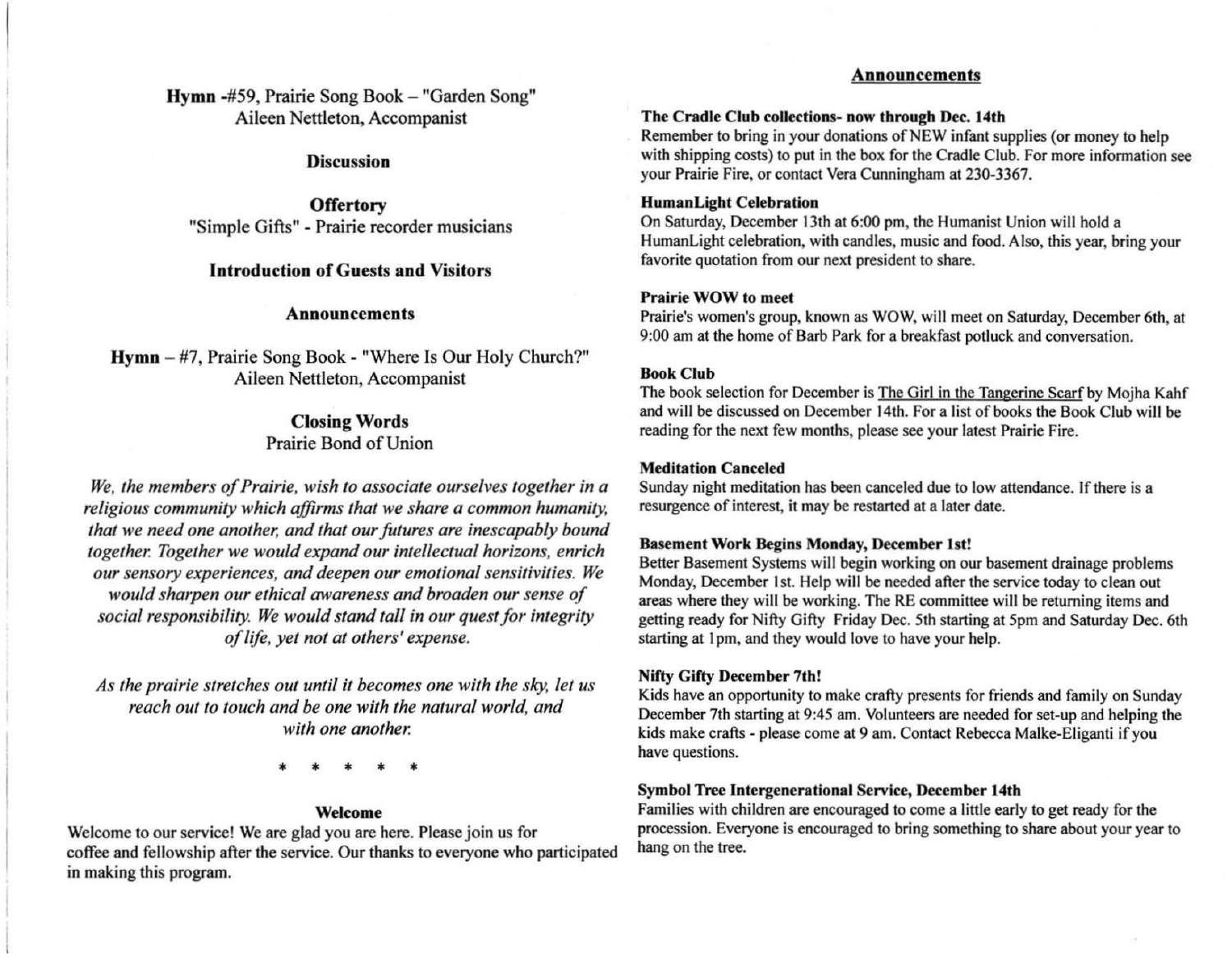## A **Prairie** Society **Chronology**

1964 First discussion among members of the First Unitarian Society about forming a group like Prairie.

1967-68 Prairie buds off from First Society, with some financial help and the support of Rev. Max Gaebler. <sup>~</sup>Chairperson: Charles Davidson

1968-69 Prairie meets at the Holy Name Seminary. The name is chosen: members thought the "Holy Name Unitarian Society" ~idn't sound right. "Far West" and "Way Out" were rejected. "Prairie" selected because of a hoped-for building site on a<br>Raymond Road prairie. Region I sound right. Far west and Way<br>
Cut" were rejected. "Prairie" selected<br>
because of a hoped-for building site on a<br>
Raymond Road prairie.<br>
Creatary, Last service with him - red Kimone, ince. **, Last service with hum -red Kimone, incerise**  $\frac{1}{4}$ 969-1971 Prairie meets at the YWCA. which First Upham Woods Retreat. The Prairie<br>Universe organized and provide music to 1976. Debates about serving coffee during the program.

1971-72 Prairie moves from the YWCA to the Portal-Foster Center on West Lawn in mid-year. Minister, part-time: David Meyer. "Soul- Searching Committee" reports in April favoring a system of lay ministers. ~""C-Vl **t1 .-a.<'\ oJ-{,""** 

1972-73 Still at Portal-Foster. Bond of It, Union adopted. The Prairie Recorder group performs. Circle dinners organized.

1973-74 Still at Portal Foster. Orie Loucks led a hunt for fiddleheads in the Kickapooe River valley on a Sunday in May.

1974-75 Still at Portal Foster. "About Your Sexuality" for middle schoolers. A program about the life and music ofW. A. Mozart, music provided by members of the congregation.

1975-76 Still at Portal-Foster. There was an April program on "Shaker Life and Rituals," with music by the Prairie Shape-Note Singers and dancing with almost **everyone.** 

1976-1978 Still at Portal-Foster. Presidents were Charles Davidson followed by Henry Pratt. Where to place ads during a newspaper strike turned out to be a divisive **Issue .** 

1978-1979 Prairie moved to Woodland Montessori on Colby Street.

1979-1980 Prairie moved from Colby Street to its own building on Whenona Drive. Dedication of the Prairie U-U Meeting House, May 4, 1980. Max Gaebler gave the main address on "The Need for **Roots."** 

1980- 82 A quilt was constructed as part of Peg Stevenson's lay ministry. Prairie sponsors the "Ethnic Connection," which **with its non-Prairie section continues**  to perform at Prairie and in the community. On Valentine's Day we created a 4' by 5' foot "Cosmic Valentine" and sent it to Ronald Reagan.

1982-83 There was a program on bird and frog songs as part of Mary Mullen's lay ministry on ecology and the e-way. September saw the publication of the **Prairie Kitchen** Companion, printed by Lee and Alice Bullen